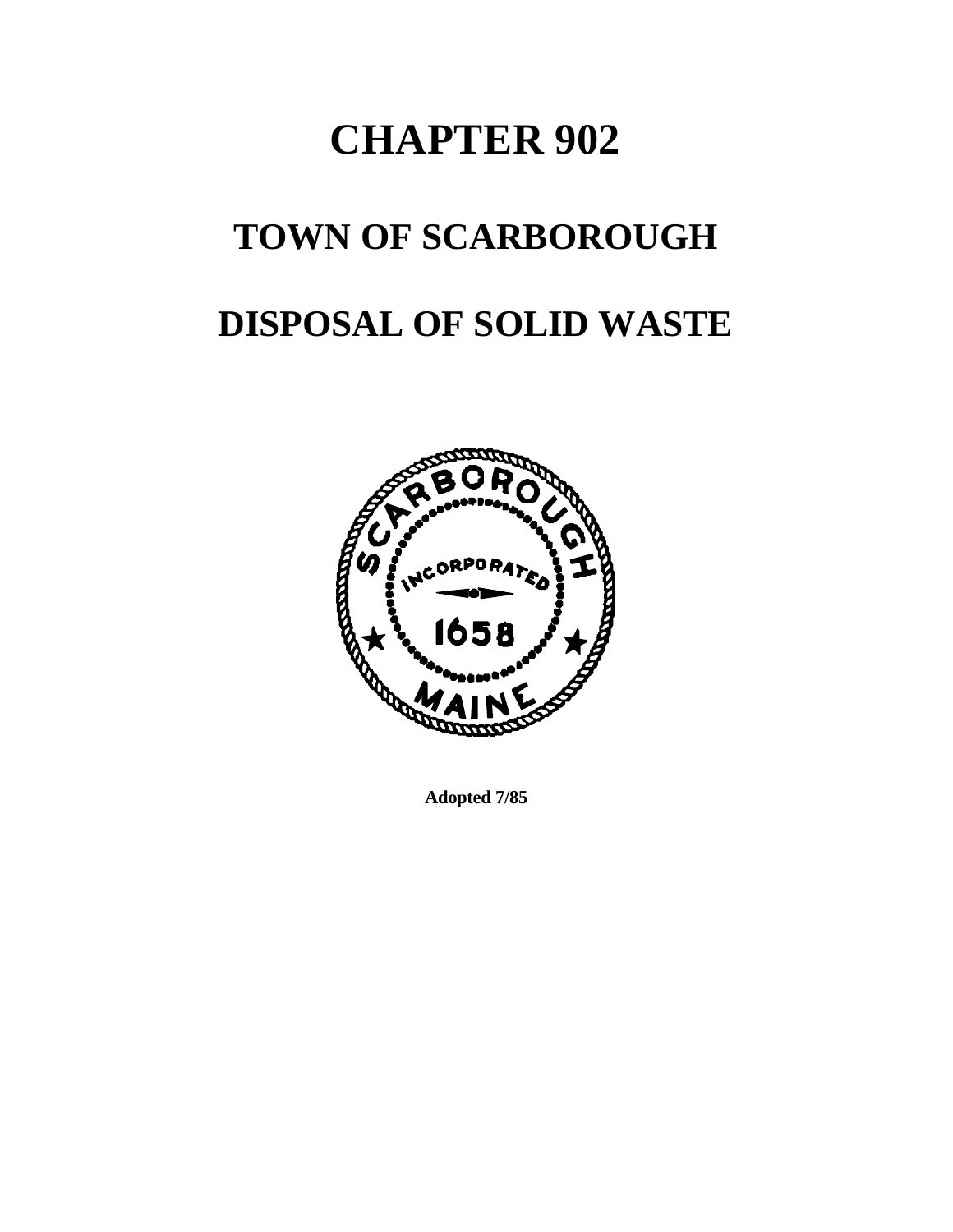# **TABLE OF CONTENTS**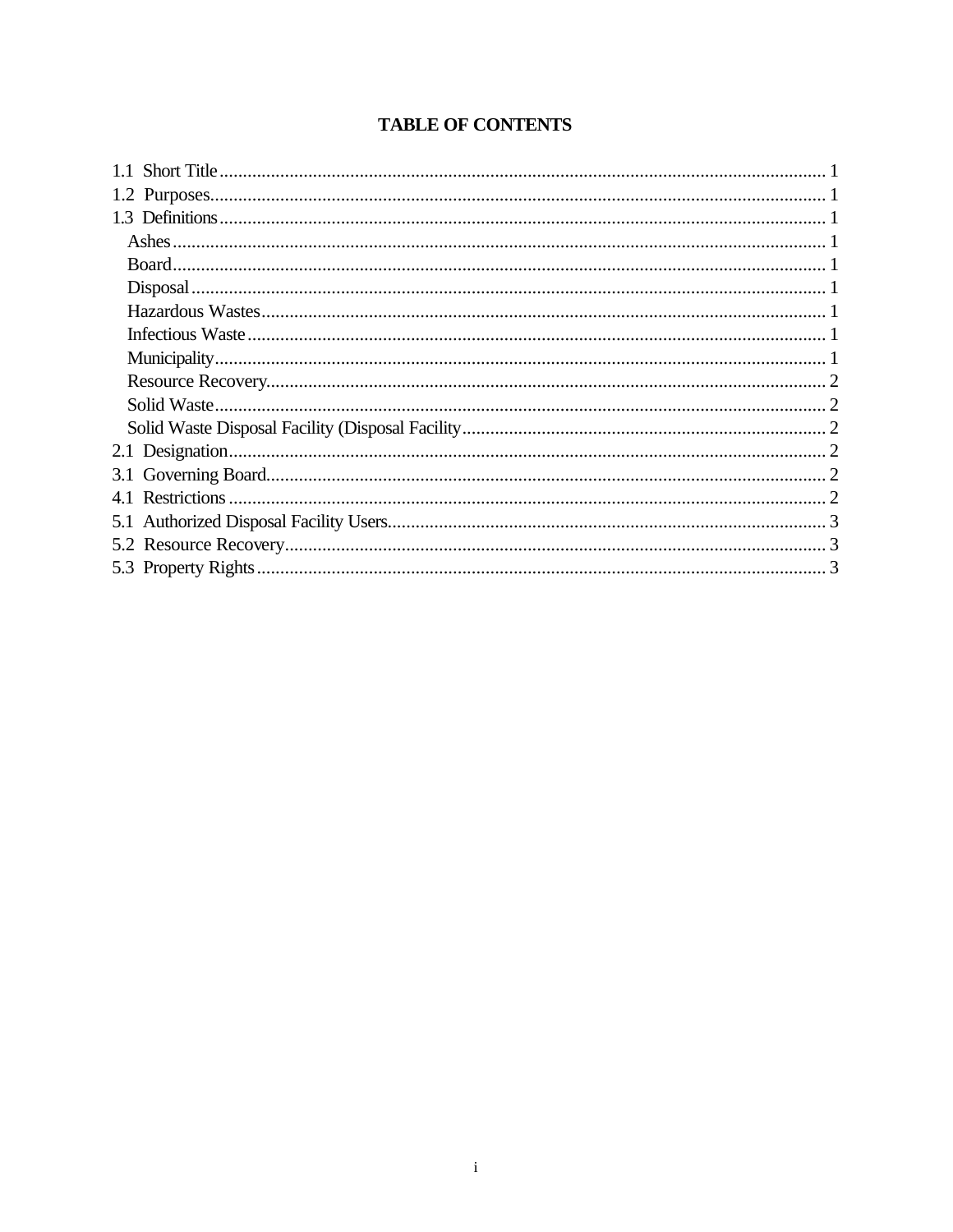#### **CHAPTER 902 TOWN OF SCARBOROUGH DISPOSAL OF SOLID WASTE**

#### **ARTICLE 1**

#### **1.1 Short Title**

This Ordinance shall be known as and may be cited as the "Ordinance Relating to the Disposal of Solid Waste within the Town of Scarborough, Maine, Prescribing Rules and Regulations Therefore: Providing Penalties for Violations Thereof" and shall be referred to herein as "Ordinance."

#### **1.2 Purposes**

The purpose of the Ordinance is to protect the health, safety and general well-being of the citizens of Scarborough: enhance and maintain the quality of the environment, conserve natural resources and prevent water and air pollution by providing for a comprehensive, rational and effective means of regulating the disposal of solid waste in the Town of Scarborough in accordance with the provisions of Title 38 M.R.S.A. § 1305 as amended.

#### **1.3 Definitions**

For the purpose of this Ordinance, the following definitions shall be observed in the construction of this Ordinance.

1.3.2 "Ashes" shall mean that residue from the burning of wood, coal, coke or other combustible material.

1.3.3 "Board" shall mean the Town Council or Board of Selectmen, whichever is applicable.

1.3.4 "Disposal" shall mean the discharge, deposit, dumping or placing of any solid waste into or on any land.

1.3.5 "Hazardous Wastes" shall mean a waste substance or material in any physical state, designated as hazardous by the terms of a certain Waste Handling Agreement between the municipality and Regional Waste Systems, Inc. (R.W.S.).

1.3.6 "Infectious Waste" shall include those wastes so defined by the Solid Waste Management Regulations promulgated by the Department of Environmental Protection pursuant to Title 38 M.R.S.A. §1304.

1.3.7 "Municipality" shall mean the Town of Scarborough, Maine.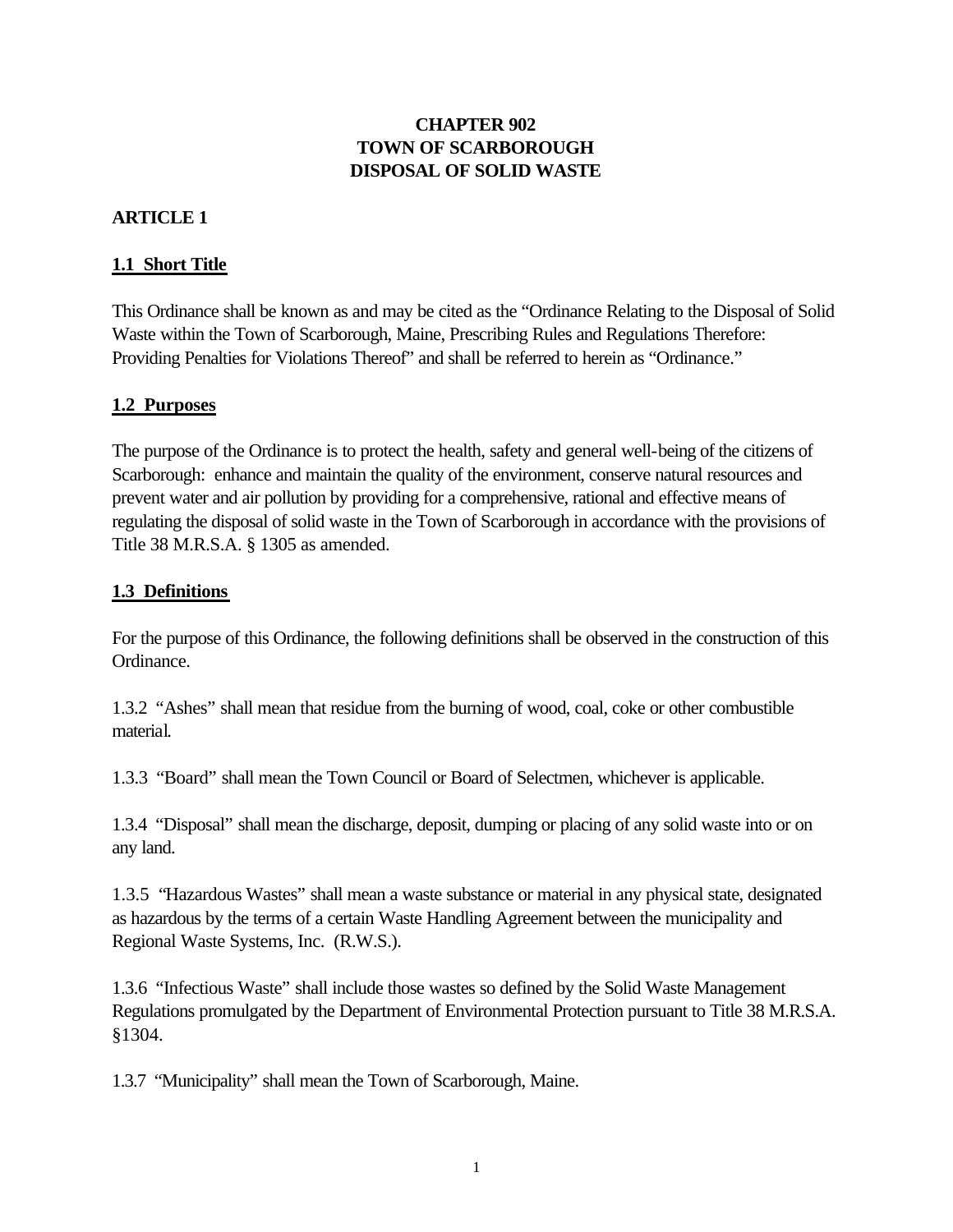1.3.8 "Resource Recovery" shall mean the recovery of materials or substances that still have useful physical or chemical properties after serving a specific purpose and can be reused or recycled for the same or other purposes.

1.3.9 "Solid Waste" shall mean useless, unwanted or discarded solid material with insufficient liquid content to be free flowing, including by way of example, and not by limitations, rubbish, garbage, scrap materials, junk, refuse, inert fill material and landscaping refuse, but shall not include septage tank sludge nor agricultural or hazardous wastes.

1.3.10 "Solid Waste Disposal Facility (Disposal Facility)" shall mean any land or structure or combination of land area and structures, including dumps and transfer stations used for storing, salvaging, reducing, incinerating or disposing of solid wastes.

# **ARTICLE II. MUNICIPAL SOLID WASTE DISPOSAL FACILITY**

# **2.1 Designation**

2.1.1 In accordance with the provisions of Title 30 M.R.S.A. §1305, the town hereby designates the Regional Waste Systems facility on Congress Street in Portland, Maine, as its public solid waste disposal facility for the purposes cited in 1.3.10 of this Ordinance. Subsequent to completion of the Disposal Facility or such other date as may be established by the Board, the dumping or depositing of any solid waste generated within the Municipality by any person at any place other than at this designated disposal facility is prohibited, provided however, the owner of any lot, or any other person with the permission of the lot owner, may deposit similar material for fill purposes only, subject to state of local land user regulations.

# **ARTICLE III. ADMINISTRATION**

# **3.1 Governing Board**

3.1.1 The Board shall establish the rules and regulations governing the availability and use of the disposal facility.

3.1.2 The operation of the disposal facility shall conform to all pertinent regulations or directives of all local, county, state or federal agencies which may have jurisdiction.

# **ARTICLE IV. RESTRICTIONS AND FEES FOR DISPOSAL**

#### **4.1 Restrictions**

4.1.1 No person, firm or corporation shall permanently dispose of waste or refuse of any kind upon any land within the corporate limits of the Town of Scarborough, unless such land has been designated by the Town Council as a solid waste disposal facility.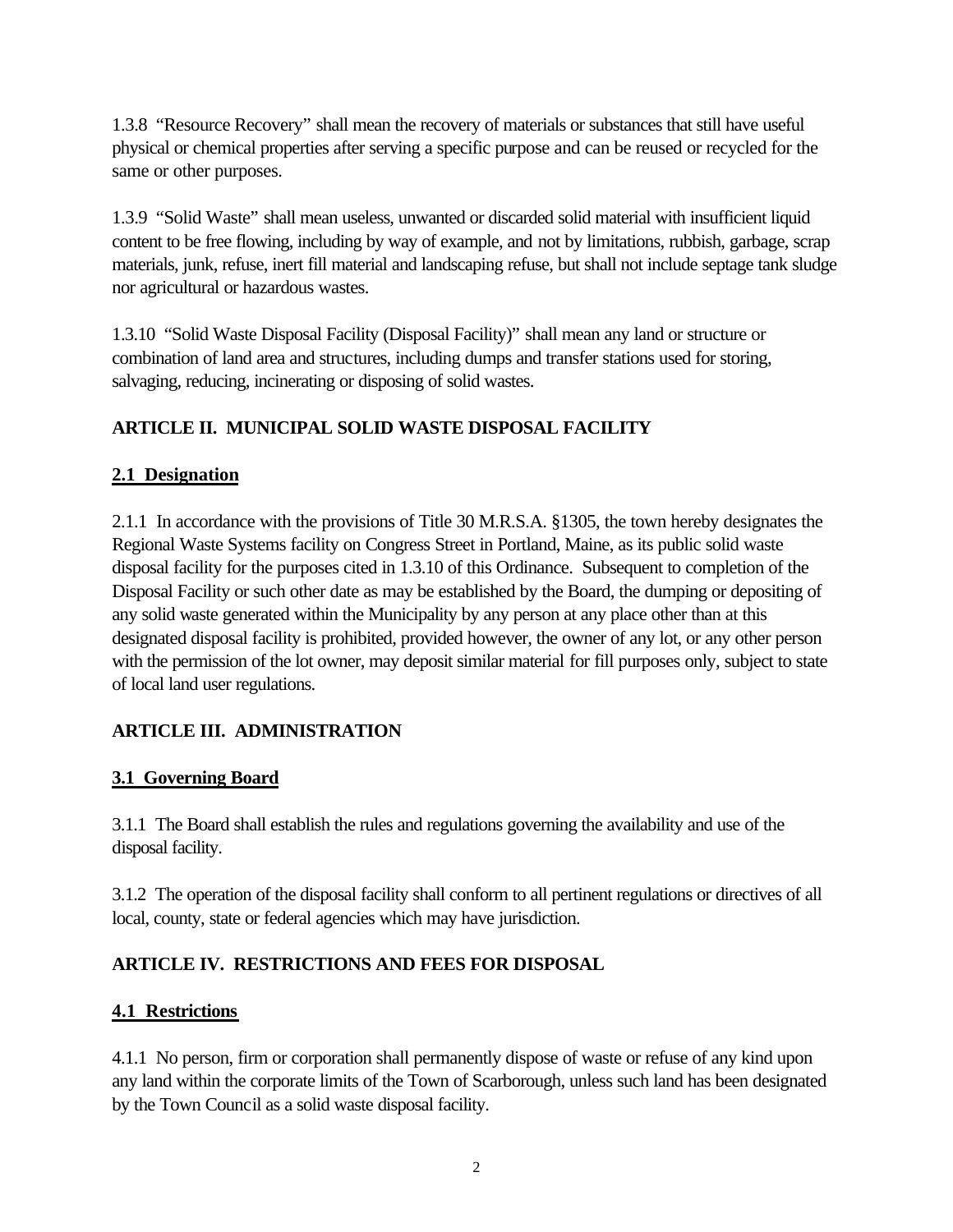4.1.2 Certain materials may be excluded by regulation from those refuse materials which may be deposited at a solid waste disposal facility. These excluded materials may include junk automobile bodies and similar bulky waste which may require special processing prior to disposal, trees and tree trunks and limbs, burning materials or materials containing hot or live coals; hazardous wastes; and other materials which the Town deems necessary to exclude. Hazardous wastes shall be handled in accordance with all applicable Federal, State and Local Regulations.

4.1.3 Except for licensed disposal of hazardous or infectious wastes, it shall be unlawful for any person, firm or corporation to burn or incinerate any solid waste within the Town other than trees, tree limbs, leaves and other wood waste.

# **ARTICLE V. RULES AND REGULATIONS**

#### **5.1 Authorized Disposal Facility Users**

5.1.1 The availability and use of the disposal facility shall be limited to residents of the municipality, and to those residents of any other municipality which may, by mutual agreement, be authorized to use the disposal facility. As a means of user control, the municipality shall distribute vehicle permits to authorized users which shall be affixed to user vehicle(s). Failure to exhibit such permit shall result in denial of use of the facility.

#### **5.2 Resource Recovery**

5.2.1 The Municipality may require solid waste to be separated into such categories as may be established by Town regulations and disposed of only in such manner and at such sites and locations as designated.

# **5.3 Property Rights**

5.3.1 Any solid waste deposited within the disposal facility shall become the property of the municipality or R.W.S., pursuant to the terms of said Waste Handling Agreement. No one shall salvage, remove, or carry off any such deposited solid waste without prior approval of the municipality.

#### **VI. MISCELLANEOUS**

6.1.1 The Board may establish by order a schedule of license fees to be charged to commercial refuse collectors for the use of the disposal facility which schedule shall be posted and published. All fees collected shall be for the use of the Town of Scarborough, Maine. Any license granted hereunder may be revoked upon any violation of this Ordinance.

6.1.2 It shall be the duty of the Board or its designee to enforce the provisions of this Ordinance.